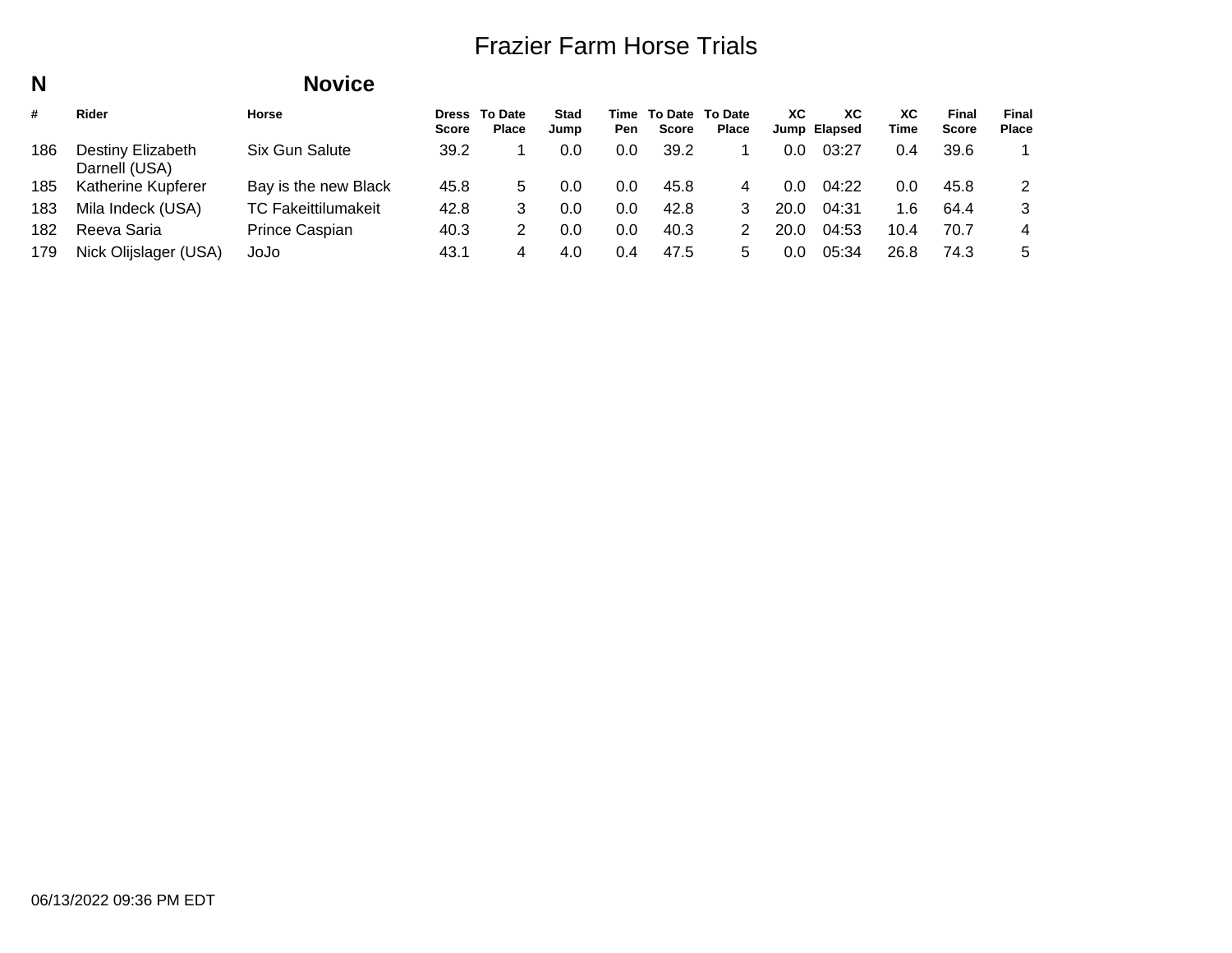#### **J-BN**

## **Jr. Beginner Novice**

| #   | <b>Rider</b>                  | Horse            | <b>Score</b> | <b>Dress To Date</b><br><b>Place</b> | <b>Stad</b><br>Jump | <b>Pen</b> | Time To Date To Date<br><b>Score</b> | <b>Place</b> | XC.  | XC<br>Jump Elapsed | ХC<br>Time | <b>Final</b><br><b>Score</b> | Final<br><b>Place</b> |
|-----|-------------------------------|------------------|--------------|--------------------------------------|---------------------|------------|--------------------------------------|--------------|------|--------------------|------------|------------------------------|-----------------------|
| 172 | Olivia Grace Zaleski<br>(USA) | Lightnin Warrior | 38.5         | 4                                    | 4.0                 | 0.0        | 42.5                                 | 4            | 0.0  | 04:22              | 0.0        | 42.5                         |                       |
| 168 | Lily Welch                    | Take It Easy     | 35.6         |                                      | 0.0                 | 0.0        | 35.6                                 |              | 0.0  | 05:22              | 16.0       | 51.6                         | 2                     |
| 170 | Juliana Lily Aulbach<br>(USA) | Love Sick Kitten | 51.8         | 6                                    | 4.0                 | 0.0        | 55.8                                 | 5.           | 0.0  | 04:21              | 0.0        | 55.8                         | 3                     |
| 169 | Julia Rose Harding<br>(USA)   | Apollo           | 38.2         | $2-T$                                | 4.0                 | 0.0        | 42.2                                 | 3.           | 0.0  | 05:21              | 15.6       | 57.8                         | 4                     |
| 167 | Natasha Anya Quirk<br>(USA)   | Sunday Money     | 38.2         | $2-T$                                | 0.0                 | 0.0        | 38.2                                 | 2            | 20.0 | 05:14              | 12.8       | 71.0                         | 5                     |
| 173 | Elizabeth McCallum            | Eloise In Paris  | 40.6         | 5                                    | 12.0                | 8.8        | 61.4                                 | 6            | 0.0  | 05:51              | 27.6       | 89.0                         | 6                     |

### **S-BN**

## **Sr. Beginner Novice**

| #          | <b>Rider</b>                       | Horse                        | <b>Score</b> | <b>Dress To Date</b><br>Place | <b>Stad</b><br>Jump | Pen              | Time To Date To Date<br><b>Score</b> | Place | XC.  | ХC<br>Jump Elapsed | XC.<br>Time | <b>Final</b><br><b>Score</b> | Final<br>Place |
|------------|------------------------------------|------------------------------|--------------|-------------------------------|---------------------|------------------|--------------------------------------|-------|------|--------------------|-------------|------------------------------|----------------|
| 174        | <b>Emily Cooper</b>                | Codv                         | 33.2         |                               | 0.0                 | 0.0              | 33.2                                 |       | 0.0  | 03:35              | .6          | 34.8                         |                |
| 178        | Robyn Dolby                        | <b>American Sparrow</b>      | 41.8         |                               | 4.0                 | 0.0              | 45.8                                 | 6     | 0.0  | 04:48              | 2.4         | 48.2                         | 2              |
| 181        | Jennifer McDaniel<br>(USA)         | Majestic Act                 | 40.9         | 6                             | 0.0                 | 0.0              | 40.9                                 | 3     | 0.0  | 05:15              | 13.2        | 54.1                         | 3              |
| 176        | Nick Olijslager (USA)              | Northern Quest               | 35.3         | 2                             | 0.0                 | 0.0              | 35.3                                 |       | 20.0 | 05:27              | 18.0        | 73.3                         | 4              |
| 177        | Allison Hamilton (USA)             | <b>Ben's Ecliptical</b>      | 40.0         | 5                             | 4.0                 | 0.0              | 44.0                                 | 5.    | 20.0 | 05:28              | 18.4        | 82.4                         | 5              |
| 180<br>171 | ClareAnn James<br>Lindsay Parshall | Mighty Mite<br>Missed A Spot | 37.4<br>39.4 | 3<br>4                        | 4.0<br><b>RF</b>    | 0.0<br><b>RF</b> | 41.4<br>RF                           | 4     | 80.0 | 06:38              | 46.4        | 167.8                        | 6              |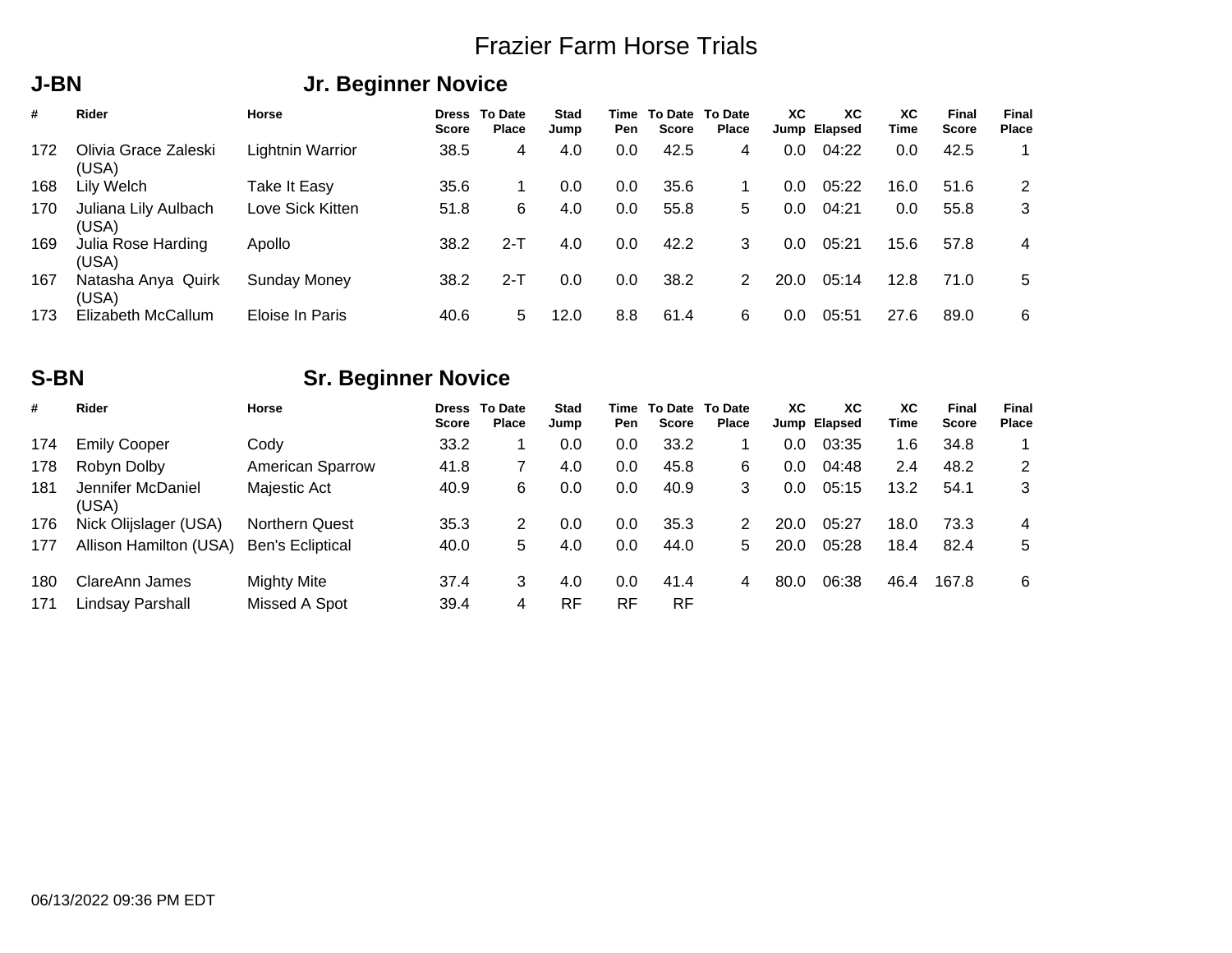## **Jr. Elementary**

| #   | Rider                   | <b>Horse</b>        | <b>Score</b> | <b>Dress To Date</b><br><b>Place</b> | <b>Stad</b><br>Jump | Time<br>Pen | To Date To Date<br><b>Score</b> | <b>Place</b> | XC.     | XC.<br>Jump Elapsed | ХC<br>Time | Final<br><b>Score</b> | Final<br><b>Place</b> |
|-----|-------------------------|---------------------|--------------|--------------------------------------|---------------------|-------------|---------------------------------|--------------|---------|---------------------|------------|-----------------------|-----------------------|
| 151 | Jillian Hoag (USA)      | Dark Secret         | 28.7         |                                      | 0.0                 | 0.0         | 28.7                            |              | 0.0     | 04:48               | 0.0        | 28.7                  |                       |
| 154 | Nora Nemec              | Gwen                | 41.0         | 4                                    | 0.0                 | 0.0         | 41.0                            | 4            | 0.0     | 04:37               | 0.0        | 41.0                  | $\overline{2}$        |
| 152 | <b>Beatrice Gifford</b> | Samuel Thumbprint   | 43.0         | 6                                    | 0.0                 | 0.0         | 43.0                            | 5.           | $0.0\,$ | 04:34               | 0.0        | 43.0                  | 3                     |
| 156 | Sarah Harlow            | Paddington          | 45.7         |                                      | 0.0                 | 0.0         | 45.7                            | 6.           | 0.0     | 04:30               | 0.0        | 45.7                  | 4                     |
| 157 | Alexandra Zulpa (USA)   | True Blue Gentleman | 46.3         | 8                                    | 4.0                 | 0.0         | 50.3                            |              | 0.0     | 04:51               | 0.0        | 50.3                  | 5                     |
| 148 | Lila Gerber             | London Aire         | 37.7         | 2                                    | 0.0                 | 0.0         | 37.7                            | 2            | 20.0    | 04:15               | 0.0        | 57.7                  | 6                     |
| 155 | Nate Hoag               | Rockhill's Rocket   | 38.7         | 3                                    | 0.0                 | 0.0         | 38.7                            | 3            | Е       | Е                   | Е          | E                     |                       |
| 149 | Alison Sartor           | Swish N' Flick      | 42.3         | 5                                    | W                   | W           | W                               |              |         |                     |            |                       |                       |

#### **S-E**

**J-E**

## **Sr. Elementary**

| #   | <b>Rider</b>                       | <b>Horse</b>         | <b>Dress</b><br><b>Score</b> | <b>To Date</b><br><b>Place</b> | <b>Stad</b><br>Jump | Time<br>Pen | To Date<br><b>Score</b> | <b>To Date</b><br><b>Place</b> | ХC   | ХC<br>Jump Elapsed | ХC<br>Time | <b>Final</b><br>Score | Final<br>Place |
|-----|------------------------------------|----------------------|------------------------------|--------------------------------|---------------------|-------------|-------------------------|--------------------------------|------|--------------------|------------|-----------------------|----------------|
| 159 | Alison James                       | Manchester           | 37.3                         |                                | 0.0                 | 0.0         | 37.3                    |                                | 0.0  | 04:46              | 0.0        | 37.3                  | 1              |
| 161 | <b>Gabrielle Scott</b>             | Frankie              | 41.7                         | $3-T$                          | 0.0                 | 0.0         | 41.7                    | 3                              | 0.0  | 04:28              | 0.0        | 41.7                  | 2              |
| 163 | Jennifer Brett                     | <b>Bridget Jones</b> | 41.7                         | $3 - T$                        | 4.0                 | 0.0         | 45.7                    | 6                              | 0.0  | 04:43              | 0.0        | 45.7                  | 3              |
| 166 | <b>Brooke Coletti</b>              | Charisma             | 46.7                         | 8                              | 0.0                 | 0.0         | 46.7                    | 7                              | 0.0  | 04:35              | 0.0        | 46.7                  | 4              |
| 164 | Alyssa Rose Aulbach<br>(USA)       | Simply Smashing      | 45.3                         | 7                              | 4.0                 | 0.0         | 49.3                    | 9                              | 0.0  | 04:49              | 0.0        | 49.3                  | 5              |
| 158 | Destiny Elizabeth<br>Darnell (USA) | <b>Heart of Gold</b> | 48.0                         | 10                             | 4.0                 | 0.0         | 52.0                    | 10                             | 0.0  | 04:55              | 0.0        | 52.0                  | 6              |
| 165 | Alison McCallum                    | Little Chuck         | 38.3                         | 2                              | 0.0                 | $0.0\,$     | 38.3                    | 2                              | 20.0 | 04:44              | 0.0        | 58.3                  | 7              |
| 160 | Danielle Kriemelmeyer<br>(USA)     | Snugg as a Bug       | 43.7                         | 5                              | 0.0                 | 0.0         | 43.7                    | 4                              | 20.0 | 04:54              | 0.0        | 63.7                  | 8              |
| 162 | Marietta DeJulio-Burns<br>(USA)    | UC Ambassador        | 45.0                         | 6                              | 0.0                 | 0.0         | 45.0                    | 5.                             | 20.0 | 04:44              | 0.0        | 65.0                  | 9              |
| 150 | Katherine Kupferer                 | Duke                 | 52.3                         | 11                             | 12.0                | 0.0         | 64.3                    | 11                             | 40.0 | 04:54              | 0.0        | 104.3                 | 10             |
| 187 | Cierra Lee Walton<br>(USA)         | Ed S Ride            | 47.3                         | 9                              | 0.0                 | 0.0         | 47.3                    | 8                              | R    | R                  | R          | R                     |                |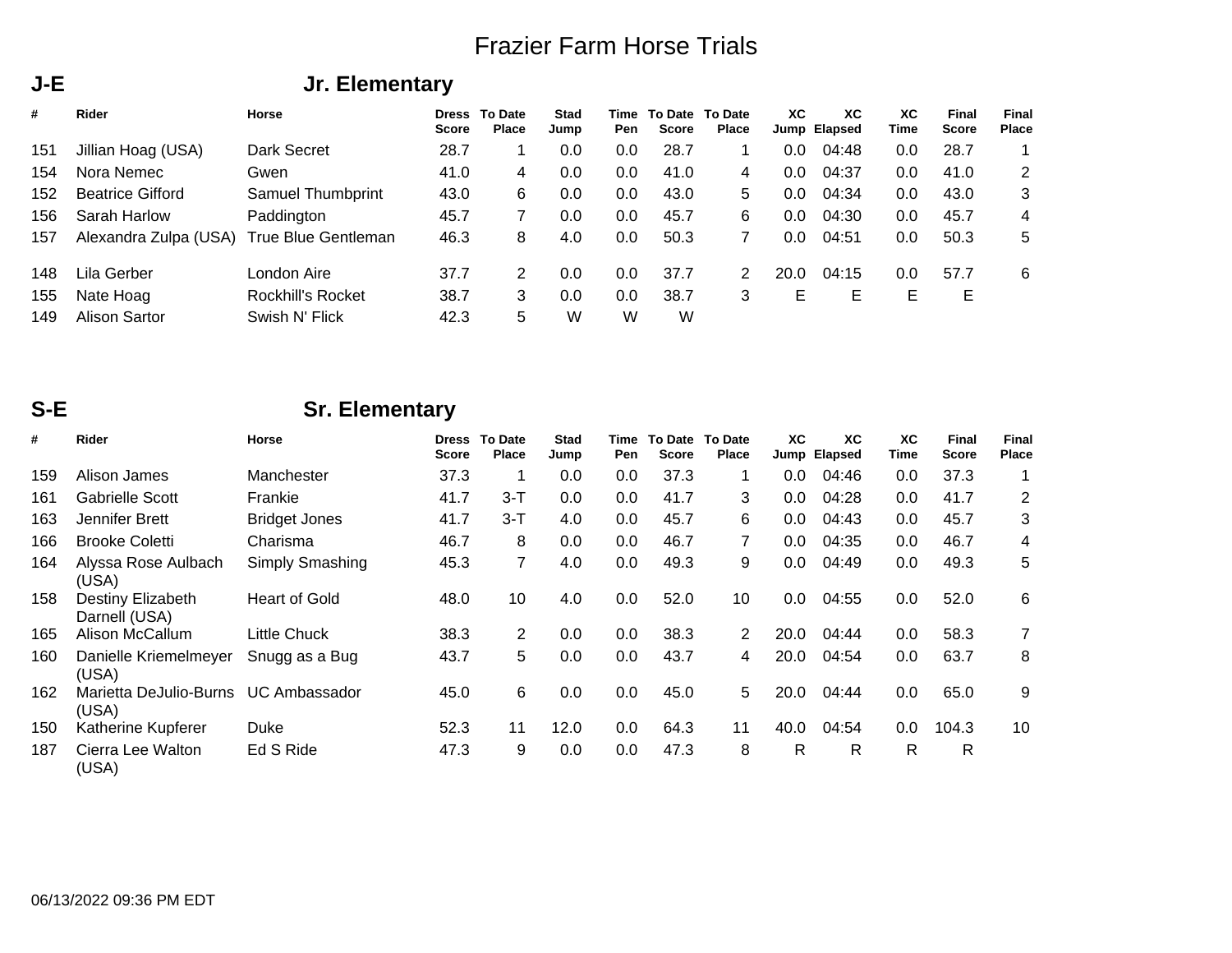| CT-T |               | <b>CT-Training</b> |       |                               |                     |                    |                |                       |  |
|------|---------------|--------------------|-------|-------------------------------|---------------------|--------------------|----------------|-----------------------|--|
| #    | Rider         | Horse              | Score | Dress To Date<br><b>Place</b> | <b>Stad</b><br>Jump | Time<br><b>Pen</b> | Final<br>Score | Final<br><b>Place</b> |  |
| 200  | Emilia Sweeny | Halcyon's Keepsake | 39.7  |                               | 0.0                 | 0.0                | -39.7          |                       |  |

### **CT-N**

#### **CT-Novice**

| # | Rider                                 | Horse | Dress To Date Stad<br>Score Place Jump Pen Score Place | Time | Final | Final          |
|---|---------------------------------------|-------|--------------------------------------------------------|------|-------|----------------|
|   | 199 Mary Huribal (USA) Papa Choo Choo |       | 32.5 1 4.0 24.4 60.9                                   |      |       | $\overline{1}$ |

#### **CT-BNCT-Beginner Novice**

| #   | Rider                 | <b>Horse</b>          | Score | Dress To Date<br><b>Place</b> | <b>Stad</b><br>Jump | Time<br>Pen | Final<br>Score | <b>Final</b><br><b>Place</b> |
|-----|-----------------------|-----------------------|-------|-------------------------------|---------------------|-------------|----------------|------------------------------|
|     | 196 Katherine Sheehan | <b>Chain Reaction</b> | 28.5  |                               | 0.0                 | 1.2         | 29.7           |                              |
| 197 | Amie G Loring (USA)   | Excel Star Cast Away  | 33.2  | 2                             | 0.0                 | 0.0         | -33.2          | 2                            |
| 198 | Mary Huribal (USA)    | Loughnatousa Deno     | 39.1  | -3                            | 0.0                 | 0.0         | 39.1           | 3                            |

### **CT-E**

## **CT - Elementary**

| # | Rider              | Horse        |      | Dress To Date Stad<br>Score Place Jump Pen Score |                      | Time | Final | Final<br>Place             |
|---|--------------------|--------------|------|--------------------------------------------------|----------------------|------|-------|----------------------------|
|   | 190 Kylie Watson   | Carlos       | 41.7 |                                                  | 2   0.0   0.0   41.7 |      |       | $\overline{\mathbf{1}}$    |
|   | 195 Kyla Militariu | <b>Buddy</b> |      | 40.0 1 12.0 0.0 52.0                             |                      |      |       | $\overline{\phantom{0}}^2$ |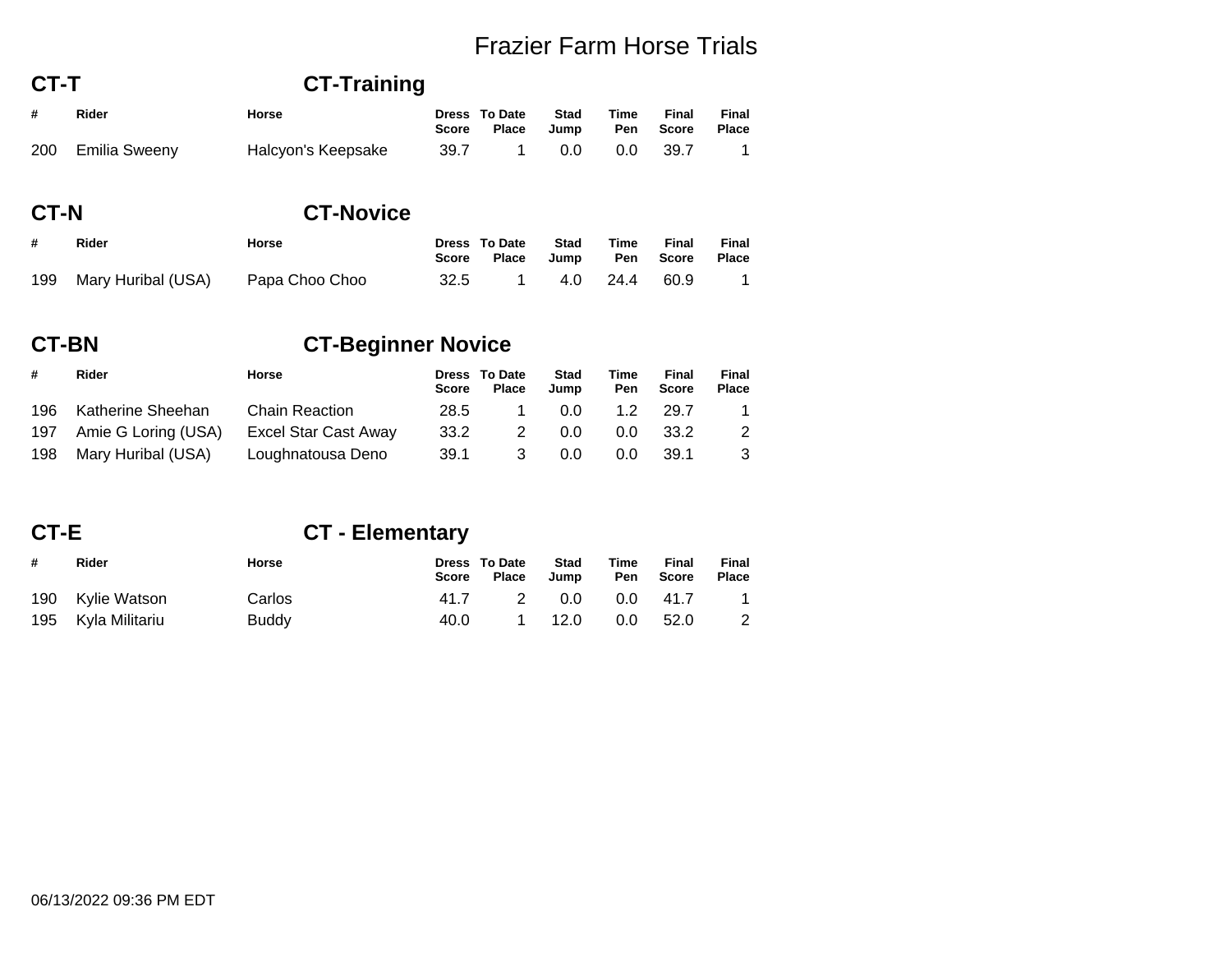**FinalPlace**

|     | <b>CT-Intro</b>       | <b>CT-Intro</b>       |              |                               |                     |                    |                              |                |
|-----|-----------------------|-----------------------|--------------|-------------------------------|---------------------|--------------------|------------------------------|----------------|
| #   | Rider                 | <b>Horse</b>          | <b>Score</b> | Dress To Date<br><b>Place</b> | <b>Stad</b><br>Jump | <b>Time</b><br>Pen | <b>Final</b><br><b>Score</b> | Final<br>Place |
| 192 | Sarah Dunahoo         | <b>Certified Chip</b> | 40.3         | 2                             | 0.0                 | 0.0                | 40.3                         |                |
| 188 | Rori Grandieri        | Charisma              | 42.8         | 3                             | 0.0                 | 0.0                | 42.8                         | 2              |
| 194 | <b>Brooke Richard</b> | Zoe                   | 45.6         | 4                             | 0.0                 | 0.0                | 45.6                         | 3              |
| 189 | Ruth Dunahoo          | Doran's Charmed Zip   | 46.3         | $5-T$                         | 0.0                 | 0.0                | 46.3                         | $4 - T$        |
| 193 | Emma Bayliss          | <b>Brynn</b>          | 46.3         | $5-T$                         | 0.0                 | 0.0                | 46.3                         | $4 - T$        |
| 191 | Addison Gordon        | Peter Parker          | 34.1         |                               | Е                   | Е                  | Е                            |                |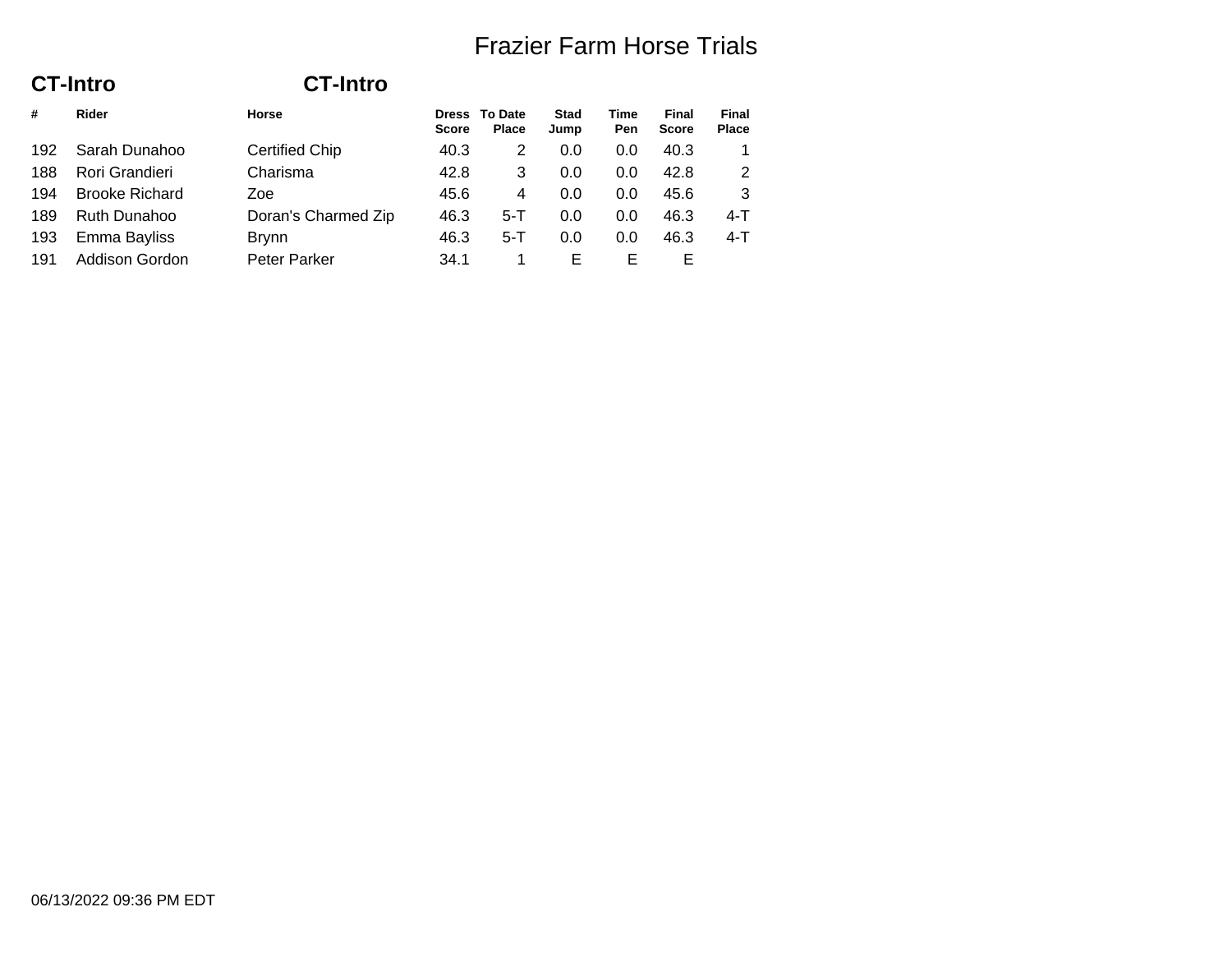### **Frazier Farm June 12, 2022 Dressage Only Classes**

| # | <b>Rider</b>       | <b>Horse</b>           | Test     |       | <b>Score Placing</b> |
|---|--------------------|------------------------|----------|-------|----------------------|
|   | 113 Heather Whiles | <b>Red Plays Rough</b> | $BN-B$   | 38.75 |                      |
|   | 113 Heather Whiles | <b>Red Plays Rough</b> | $ BN-A $ | 39.12 | $\mathcal{P}$        |
|   | 111 Heather Mir    | <b>Novel Verse</b>     | Intro A  | 42.19 | 3                    |
|   | 111 Heather Mir    | <b>Novel Verse</b>     | Intro B  | 43.75 |                      |
|   | 114 Giuliana Cyr   | Gwen                   | Intro C  | 44.75 | 5                    |
|   |                    |                        |          |       |                      |
|   |                    |                        |          |       |                      |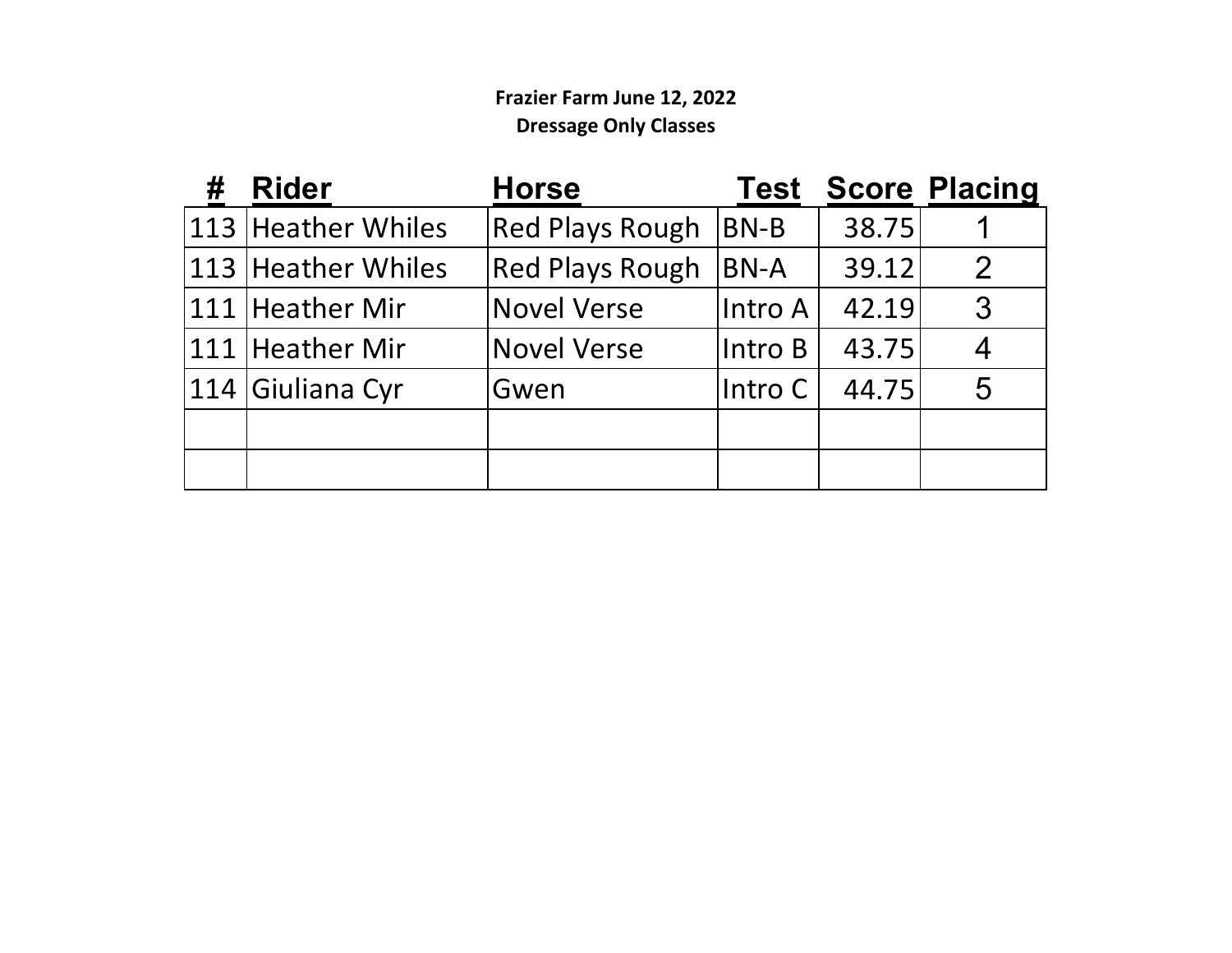# Team ScoringFrazier Farm Horse Trials

## **FFHT\_0612**

|     | <b>Rivendell</b>        |       |         |        |      |      |     |                |      |              |                   |        | S     | 137.40  | 1            |
|-----|-------------------------|-------|---------|--------|------|------|-----|----------------|------|--------------|-------------------|--------|-------|---------|--------------|
|     | Competitor              | Div   | Scoring |        |      |      |     |                |      |              |                   | Total  | Scale | Score   |              |
| 186 | Destiny Elizabeth       | N     | Drsg    | 39.200 | Stad | 0.0  | 0.0 | XC             | 0.0  | 0.4          |                   | 39.60  | 1.00  | 39.600  |              |
|     | Six Gun Salute          |       |         |        |      |      |     |                |      |              |                   |        |       |         |              |
| 185 | Katherine Kupferer      | N     | Drsg    | 45.800 | Stad | 0.0  | 0.0 | XC             | 0.0  | 0.0          |                   | 45.80  | 1.00  | 45.800  |              |
|     | Bay is the new Black    |       |         |        |      |      |     |                |      |              |                   |        |       |         |              |
| 158 | Destiny Elizabeth       | $S-E$ | Drsg    | 48.000 | Stad | 4.0  | 0.0 | XC             | 0.0  | 0.0          |                   | 52.00  | 1.00  | 52.000  |              |
|     | <b>Heart of Gold</b>    |       |         |        |      |      |     |                |      |              |                   |        |       |         |              |
| 150 | Katherine Kupferer      | $S-E$ | Drsg    | 52.300 | Stad | 12.0 | 0.0 | XC             | 40.0 | 0.0          |                   | 104.30 | 1.00  | 104.300 |              |
|     | Duke                    |       |         |        |      |      |     |                |      |              |                   |        |       |         |              |
|     | <b>Oakendale II</b>     |       |         |        |      |      |     |                |      |              |                   |        | S     | 145.00  | $\mathbf{2}$ |
|     | Competitor              | Div   | Scoring |        |      |      |     |                |      |              |                   | Total  | Scale | Score   |              |
| 154 | Nora Nemec              | $J-E$ | Drsg    | 41.000 | Stad | 0.0  | 0.0 | X <sub>C</sub> | 0.0  | 0.0          |                   | 41.00  | 1.00  | 41.000  |              |
|     | Gwen                    |       |         |        |      |      |     |                |      |              |                   |        |       |         |              |
| 156 | Sarah Harlow            | J-E   | Drsg    | 45.700 | Stad | 0.0  | 0.0 | XC             | 0.0  | 0.0          |                   | 45.70  | 1.00  | 45.700  |              |
|     | Paddington              |       |         |        |      |      |     |                |      |              |                   |        |       |         |              |
| 165 | Alison McCallum         | $S-E$ | Drsg    | 38.300 | Stad | 0.0  | 0.0 | XC             | 20.0 | 0.0          |                   | 58.30  | 1.00  | 58.300  |              |
|     | <b>Little Chuck</b>     |       |         |        |      |      |     |                |      |              |                   |        |       |         |              |
|     | <b>Frazier Farm I</b>   |       |         |        |      |      |     |                |      |              |                   |        | S     | 147.50  | $\mathbf{3}$ |
|     | Competitor              | Div   | Scoring |        |      |      |     |                |      |              |                   | Total  | Scale | Score   |              |
| 152 | <b>Beatrice Gifford</b> | J-E   | Drsg    | 43.000 | Stad | 0.0  | 0.0 | X <sub>C</sub> | 0.0  | 0.0          |                   | 43.00  | 1.00  | 43.000  |              |
|     | Samuel Thumbprint       |       |         |        |      |      |     |                |      |              |                   |        |       |         |              |
| 166 | <b>Brooke Coletti</b>   | $S-E$ | Drsg    | 46.700 | Stad | 0.0  | 0.0 | XC             | 0.0  | 0.0          |                   | 46.70  | 1.00  | 46.700  |              |
|     | Charisma                |       |         |        |      |      |     |                |      |              |                   |        |       |         |              |
| 169 | Julia Rose Harding      | J-BN  | Drsg    | 38.200 | Stad | 4.0  | 0.0 | XC             | 0.0  | 15.6         |                   | 57.80  | 1.00  | 57.800  |              |
|     | Apollo                  |       |         |        |      |      |     |                |      |              |                   |        |       |         |              |
| 187 | Cierra Lee Walton       | $S-E$ | Drsg    | 47.300 | Stad | 0.0  | 0.0 | XC             | R    | $\mathsf{R}$ | $\mathsf{R}$<br>R |        | 1.00  |         |              |
|     | Ed S Ride               |       |         |        |      |      |     |                |      |              |                   |        |       |         |              |

**Team**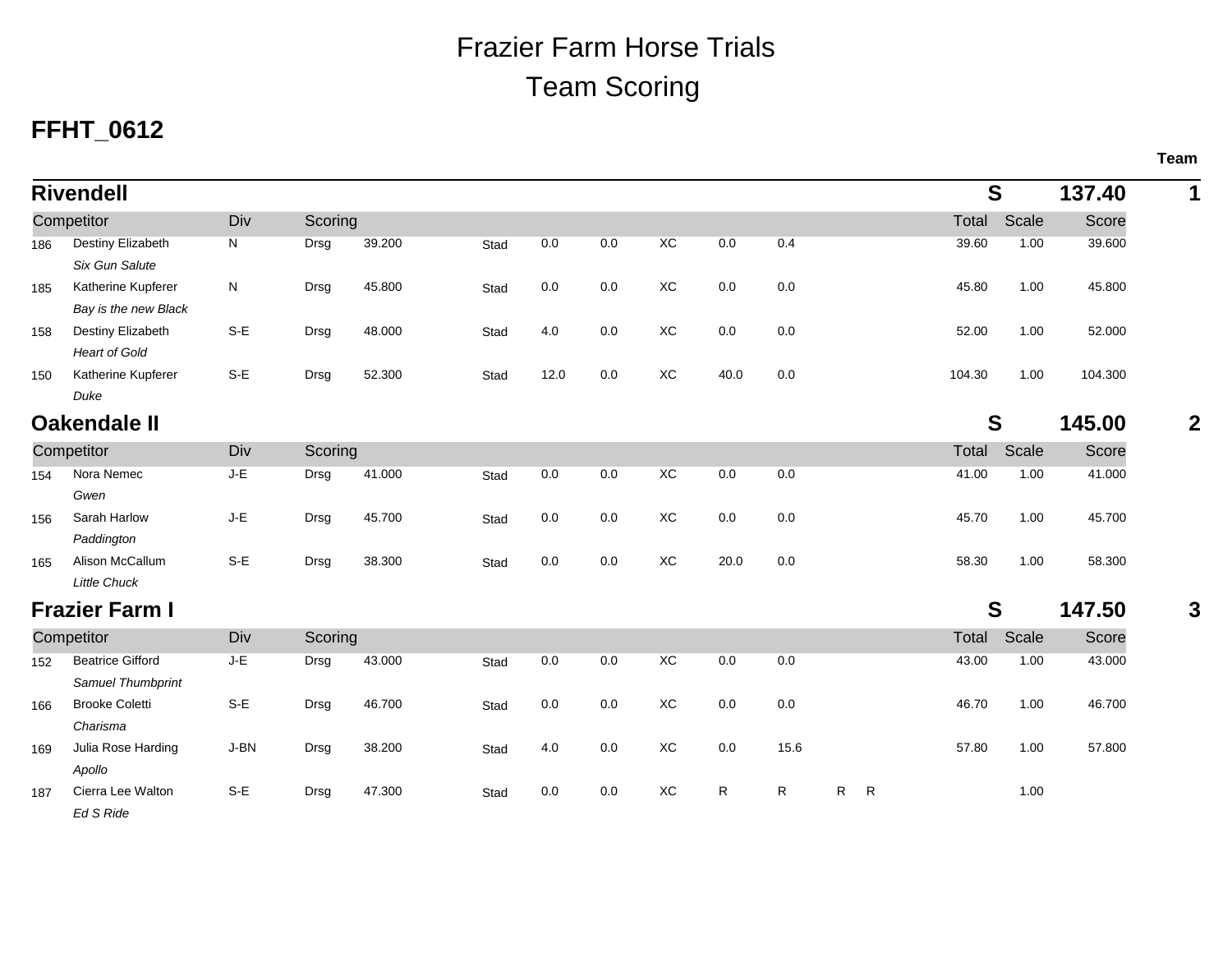# Team ScoringFrazier Farm Horse Trials

## **FFHT\_0612**

|                           | <b>Oakendale I</b>                              |       |             |        |      |      |     |           |      | S    |       | 147.60 | 4      |   |
|---------------------------|-------------------------------------------------|-------|-------------|--------|------|------|-----|-----------|------|------|-------|--------|--------|---|
|                           | Competitor                                      | Div   | Scoring     |        |      |      |     |           |      |      | Total | Scale  | Score  |   |
| 172                       | Olivia Grace Zaleski<br><b>Lightnin Warrior</b> | J-BN  | Drsg        | 38.500 | Stad | 4.0  | 0.0 | <b>XC</b> | 0.0  | 0.0  | 42.50 | 1.00   | 42.500 |   |
| 164                       | Alyssa Rose Aulbach<br>Simply Smashing          | $S-E$ | Drsg        | 45.300 | Stad | 4.0  | 0.0 | XC        | 0.0  | 0.0  | 49.30 | 1.00   | 49.300 |   |
| 170                       | Juliana Lily Aulbach<br>Love Sick Kitten        | J-BN  | Drsg        | 51.800 | Stad | 4.0  | 0.0 | XC        | 0.0  | 0.0  | 55.80 | 1.00   | 55.800 |   |
| 173                       | Elizabeth McCallum<br>Eloise In Paris           | J-BN  | Drsg        | 40.600 | Stad | 12.0 | 8.8 | XC        | 0.0  | 27.6 | 89.00 | 1.00   | 89.000 |   |
| <b>Misfits</b>            |                                                 |       |             |        |      |      |     |           |      |      |       | S      | 152.40 | 5 |
| Competitor                |                                                 | Div   | Scoring     |        |      |      |     |           |      |      | Total | Scale  | Score  |   |
| 161                       | <b>Gabrielle Scott</b><br>Frankie               | $S-E$ | Drsg        | 41.700 | Stad | 0.0  | 0.0 | XC        | 0.0  | 0.0  | 41.70 | 1.00   | 41.700 |   |
| 163                       | Jennifer Brett<br><b>Bridget Jones</b>          | $S-E$ | Drsg        | 41.700 | Stad | 4.0  | 0.0 | XC        | 0.0  | 0.0  | 45.70 | 1.00   | 45.700 |   |
| 162                       | Marietta DeJulio-Burns<br><b>UC Ambassador</b>  | $S-E$ | <b>Drsg</b> | 45.000 | Stad | 0.0  | 0.0 | ХC        | 20.0 | 0.0  | 65.00 | 1.00   | 65.000 |   |
| <b>N&amp;C Equestrian</b> |                                                 |       |             |        |      |      |     |           |      |      | S     | 157.40 | 6      |   |
| Competitor                |                                                 | Div   | Scoring     |        |      |      |     |           |      |      | Total | Scale  | Score  |   |
| 174                       | <b>Emily Cooper</b><br>Cody                     | S-BN  | Drsg        | 33.200 | Stad | 0.0  | 0.0 | XC        | 0.0  | 1.6  | 34.80 | 1.00   | 34.800 |   |
| 168                       | Lily Welch<br>Take It Easy                      | J-BN  | Drsg        | 35.600 | Stad | 0.0  | 0.0 | ХC        | 0.0  | 16.0 | 51.60 | 1.00   | 51.600 |   |
| 167                       | Natasha Anya Quirk<br>Sunday Money              | J-BN  | Drsg        | 38.200 | Stad | 0.0  | 0.0 | ХC        | 20.0 | 12.8 | 71.00 | 1.00   | 71.000 |   |

**Team**